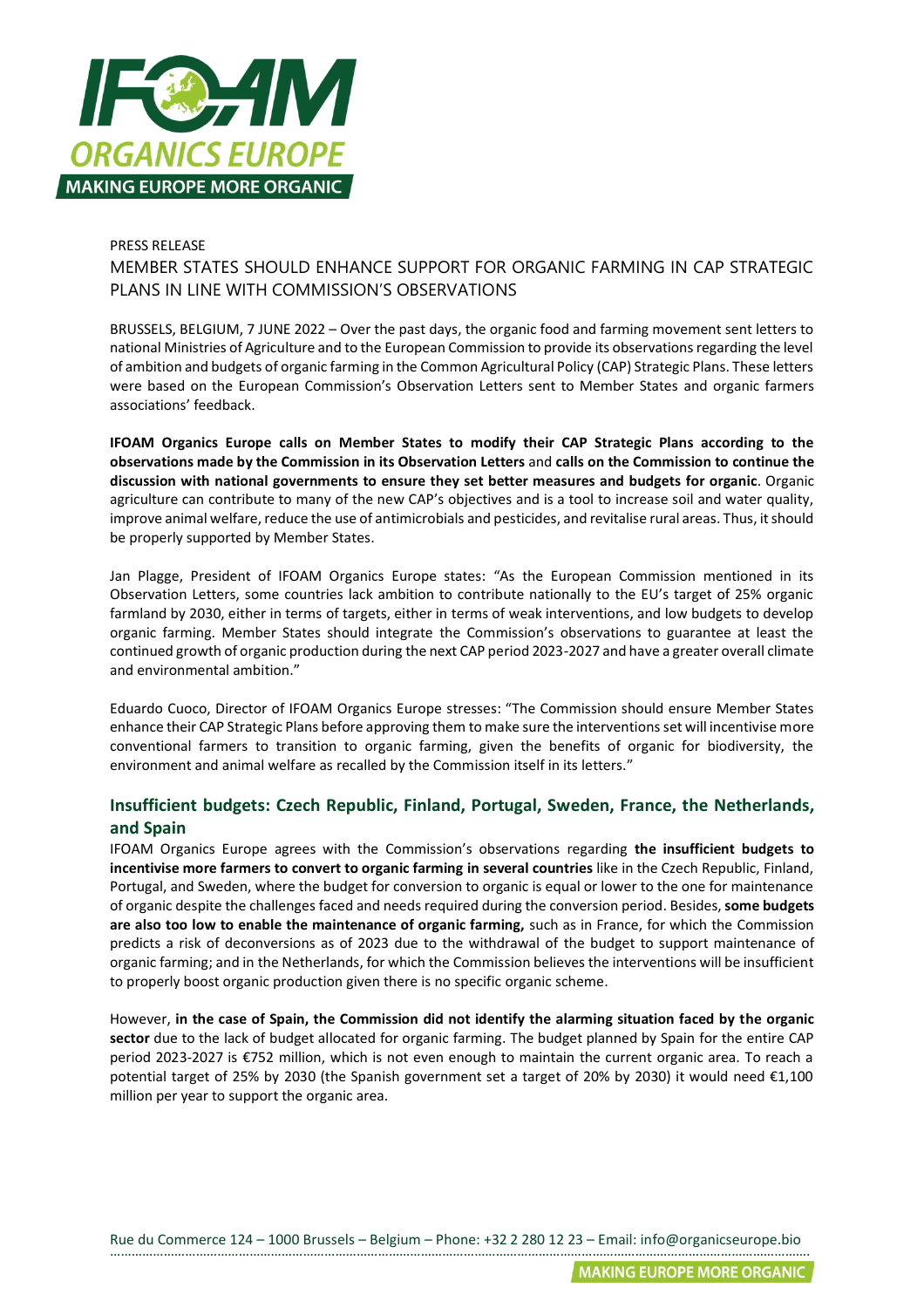## **Decreased comparative advantages & misinterpretation of overlapping payments**

IFOAM Organics Europe also believes that the interventions and levels of payments set in the CAP Strategic Plans do not enable to reward organic farmers for the public goods they provide. More specifically, in comparison to the current CAP period (2014-2022), **our members are concerned with the decrease of a comparative advantage for conversion of conventional farms to organic farming**, compared to incentives to adopt other types of farming practices that are less transformative and provide much less environmental benefits.

This situation is due to issues for organic farmers to combine organic schemes with Eco-schemes or agrienvironmental and climate measures (AECMs). In this regard, **the European organic movement warns against misused interpretation of overlapping payments,** which occurs in several countries including Spain, France, Austria, Germany, and Finland. For instance, in Finland, the compensation for organic production is not planned to be paid for the area of grasslands and biodiversity fields, nor for the area of the environmental compensation protection zone measure, given the cultivation of these areas under the organic production conditions is not more demanding than these measures. The reduction of levels of payments for organic farmers will trigger a lack of attractiveness for organic farming compared to conventional farming.

This situation is also due to **the lack of environmental ambition of the Eco-schemes criteria.** For instance, for France, the Commission mentioned that the Eco-scheme for organic farming is currently foreseen to receive the same level of payment than the Eco-scheme for HVE (so called "High Environmental Value") despite it provides lower environmental benefits.

*Ends.*

For more information please contact: Eric Gall, Policy Manager, +32 491 07 25 37, [eric.gall@organicseurope.bio](mailto:eric.gall@organicseurope.bio) Amélie Steu, Policy Assistant on Agriculture and the CAP, [amelie.steu@organicseurope.bio](mailto:amelie.steu@organicseurope.bio) and Eva Berckmans, Communications Manager on +32 2 416 52 32[, eva.berckmans@organicseurope.bio](mailto:eva.berckmans@organicseurope.bio) or visit www.organicseurope.bio

## **Background information**

Read IFOAM Organics Europe's assessment of the support for organic farming in draft Common Agricultural [Policy Strategic Plans](https://www.organicseurope.bio/content/uploads/2022/03/IFOAMEU_CAP_SP_feedback_20220303_final.pdf?dd) (3 March 2022).

On 29 June 2021, IFOAM Organics Europe publishe[d an estimation of national targets for organic production and](https://www.organicseurope.bio/news/new-report-highlights-need-for-increased-support-to-organic-farming-in-future-cap-plans-to-reach-eu-25-target/)  [the budgets necessary to reach them.](https://www.organicseurope.bio/news/new-report-highlights-need-for-increased-support-to-organic-farming-in-future-cap-plans-to-reach-eu-25-target/) The report estimates that the European Union should dedicate 3-5 times the current amount of CAP budget dedicated to conversion and maintenance of organic farming from 2023 onwards. Depending on their potential national target, baseline, and payments rates, in some cases, Member States should dedicate 10 times more national budget to organic support measures.

[Commission Implementing Regulation \(EU\) 2021/2289 of 21 December 2021's Article 2\(2\)\(e\)](https://eur-lex.europa.eu/legal-content/EN/TXT/PDF/?uri=CELEX:32021R2289&from=EN) on the Intervention Strategy clearly states Member States shall set a national target of organic farmland by 2030 to prove their national contribution to the EU's overall 25% target of farmland managed under organic practises by 2030. '**Member States shall** *'***include an explanation of the national contribution to achieving the Union's targets for 2030 set out in the Farm to Fork Strategy and the EU Biodiversity Strategy** with a view to allowing the Commission to assess the consistency and contribution of the proposed CAP Strategic Plan to the Union's environmental and climate legislation and commitments and, in particular, to the relevant Union targets.'

[Regulation \(EU\) 2021/2115 on CAP Strategic Plan's Article 105](https://eur-lex.europa.eu/legal-content/EN/TXT/?toc=OJ%3AL%3A2021%3A435%3ATOC&uri=uriserv%3AOJ.L_.2021.435.01.0001.01.ENG) stating **Member States shall have a better performance with the CAP (2023-2027) than the previous one (2014-2020) regarding the benefits on the environmental and climate.** 'Member States shall aim to make, through their CAP Strategic Plans and in particular through the elements of the intervention strategy referred to in Article 109(2), point (a), **a greater overall contribution to the achievement of the specific objectives set out in Article 6(1), points (d), (e) and (f)4** , in comparison to the overall contribution made to the achievement of the objective laid down in Article 110(2),



Rue du Commerce 124 – 1000 Brussels – Belgium – Phone: +32 2 280 12 23 – Email: info@organicseurope.bio …………………………………………………………………………………………………………………………………………………………………………….